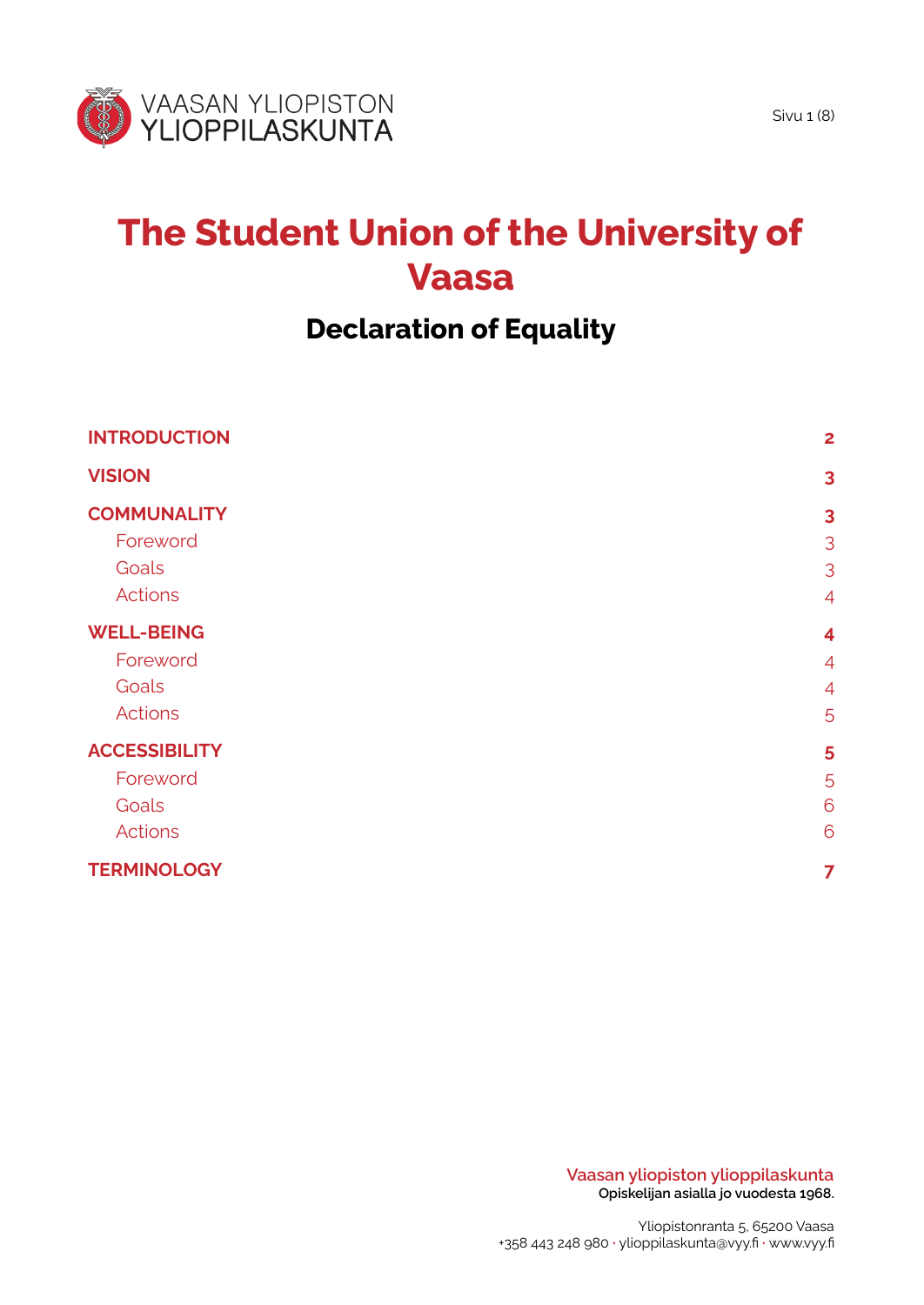

## <span id="page-1-0"></span>**INTRODUCTION**

*No one may be discriminated against on the basis of age, origin, nationality, language, religion, belief, opinion, political activity, trade union activity, family relationships, state of health, disability, sexual orientation or other personal characteristics. Discrimination is prohibited, regardless of whether it is based on a fact or assumption concerning the person him/herself or another. (Non-discrimination Act 1325/2014 § 8)*

In the Student Union of the University of Vaasa, equality means respect, inclusion, and acceptance. Communality is reflected in the appreciation of student diversity and the progress of equality in all activities of our community.

The Declaration of Equality is a guideline for equal action within our Student Union. The organizations, associations, clubs, societies, and other communities within the Student Union are doing their best to implement the Declaration. In 2023, a survey will be conducted on the implementation of the Declaration of Equality, and the Declaration's contents will be updated as necessary.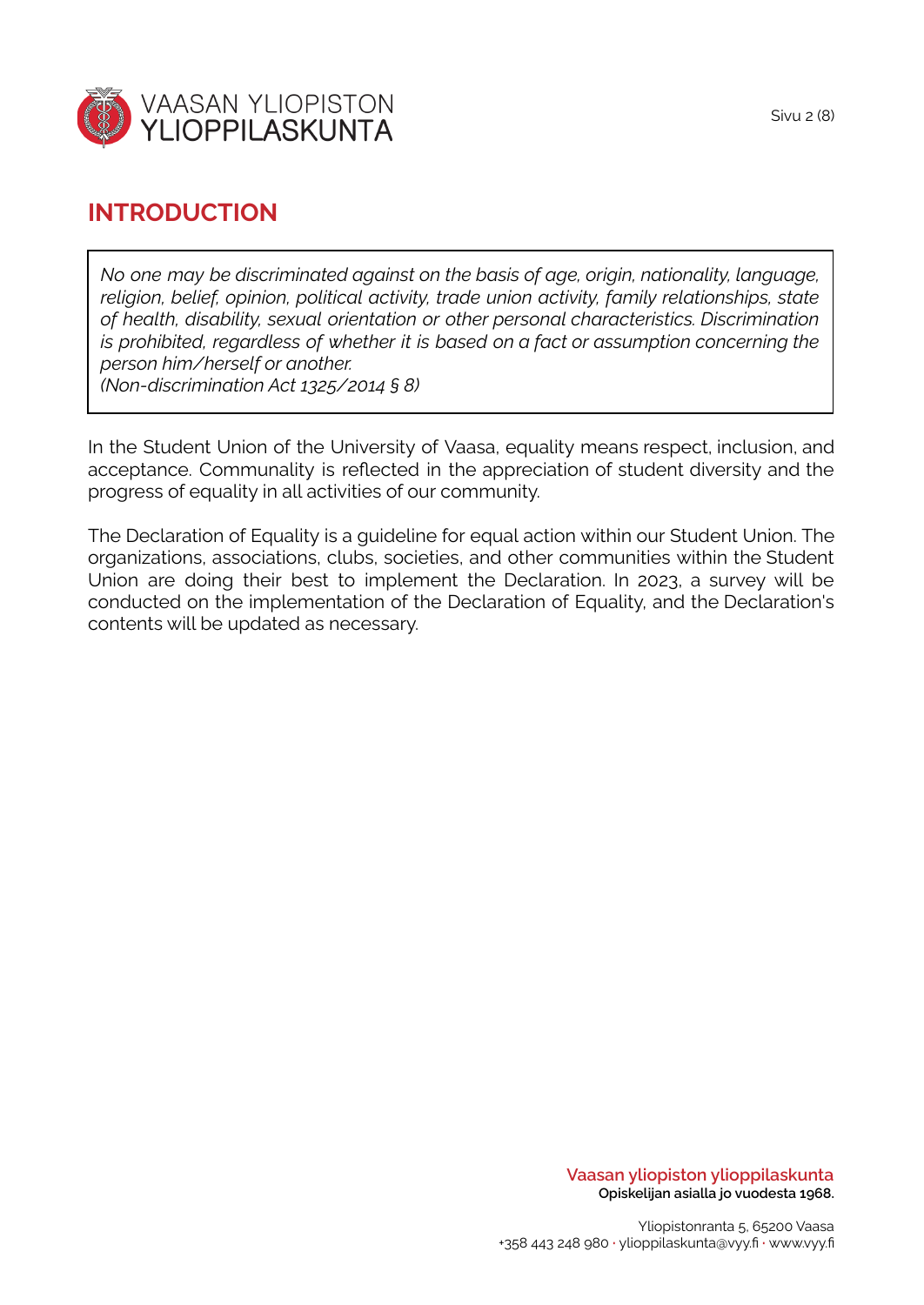<span id="page-2-0"></span>

## **VISION**

*The Most Equal Student Union in Finland*

# **COMMUNALITY**

#### **Foreword**

<span id="page-2-2"></span><span id="page-2-1"></span>The corona pandemic has damaged a sense of community and increased loneliness among students. According to the Student Union Equality Survey conducted in 2021 as part of a master's thesis, as many as 6,1 % of students felt lonely constantly during the coronavirus pandemic. In the same survey, less than half felt they could participate in events just as they are.

In order to achieve equality in our community, we must nurture the diversity of community members as and actively interfere in harassment situations. We take into account the different backgrounds and experiences of people in our actions and actively develop our actions based on this understanding.

#### **Goals**

<span id="page-2-3"></span>We respect all members of our community, regardless of their qualities, background, studies, or beliefs. The communities acting within the Student Union promote dialogue between members of different fields of study.

Each of us is **unique**. Our community accepts individuals just as they are. Our community is anti-racist and equal, and also free from discrimination.

Every student feels like they belong to a community.

Members of our community **are included** in all actions. Everybody has a chance to take part in the activities and the development of the activities within the limits of their time, ability, and other limitations.

Our community has an **open discussion culture** and all our members are heard equally without any presumptions.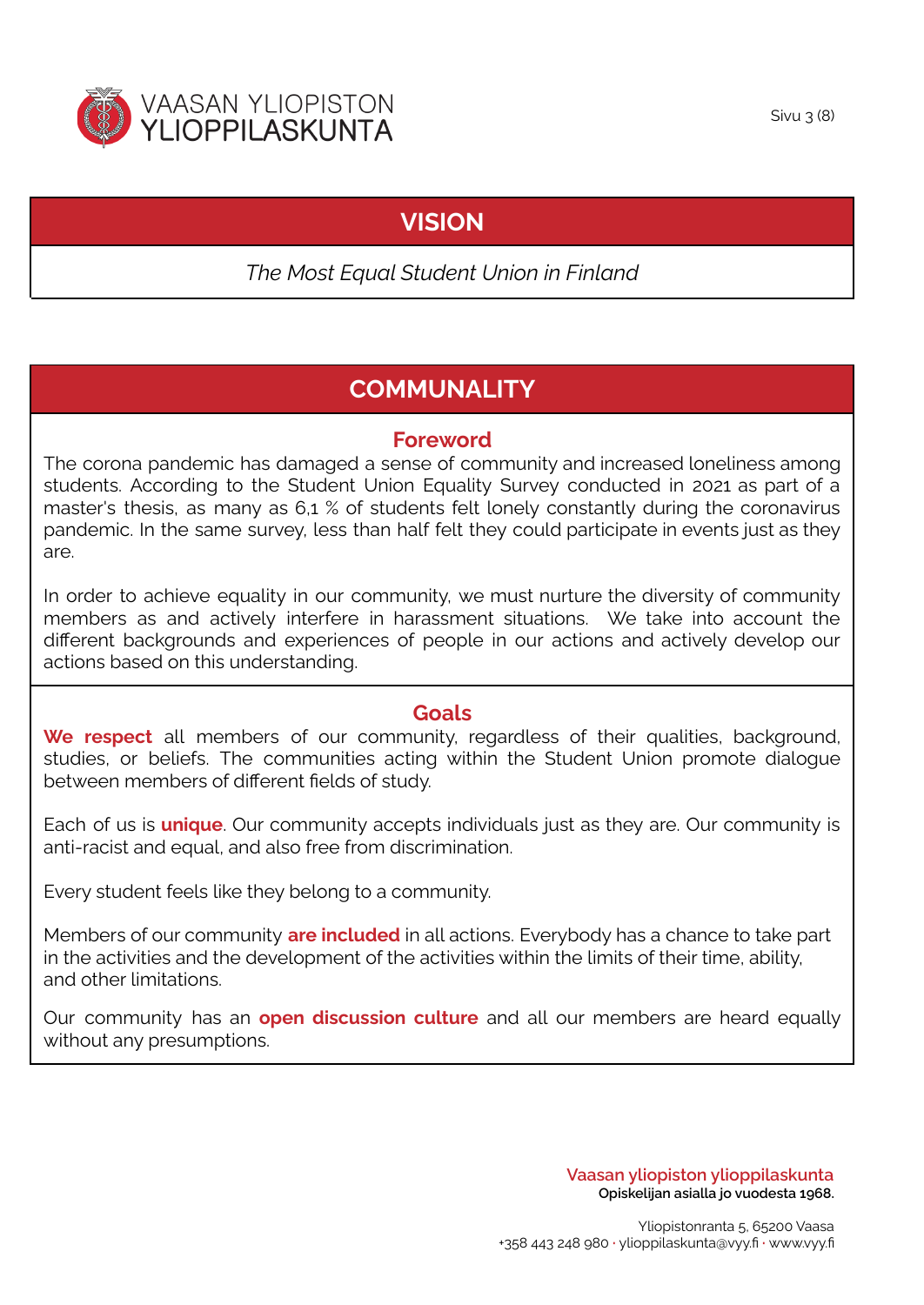Sivu  $\angle$  (8)

#### **Actions**

- <span id="page-3-0"></span>1. The Declaration of Equality will be introduced among the associations and clubs. The Student Union will monitor the implementation of the declaration. The declaration will be communicated actively.
- 2. Members of our community are involved in activities/decision-making by involving members in decision-making and collecting feedback.
- 3. The actors in our community work together to promote a sense of community. In our student union, the **event organizing guidelines** are followed. In cases of harassment VYY's approach to harassment and bullying is followed.

# **WELL-BEING**

#### **Foreword**

<span id="page-3-2"></span><span id="page-3-1"></span>With the corona pandemic, loneliness and study difficulties have become more common: According to the Finnish Student Health and Wellbeing Survey (KOTT) commissioned by the Finnish institute for health and welfare, up to a third of students struggle with exhaustion. Queues for welfare services have increased and it is difficult to get help.

According to the Student Union's Welfare Survey, less than half (41 %) of our members know about the harassment contact person and how they can be contacted. 9 % of respondents have experienced harassment or bullying. Some harassment and bullying situations have been perceived as racist and sexual in nature.

In order to promote well-being, VYY takes into account the safe space policy in all our activities, VYY does not accept any kind of harassment in its activities, and harassment is actively addressed. We promote anti-racist activities and, for our part, enable the right to a safe education.

#### **Goals**

<span id="page-3-3"></span>The members of our society will have equal opportunity for **physical, psychological, and social well-being**. We will take care that no one in our society will be left alone. Our society will actively prevent discrimination and recognize harmful operating models within its actions.

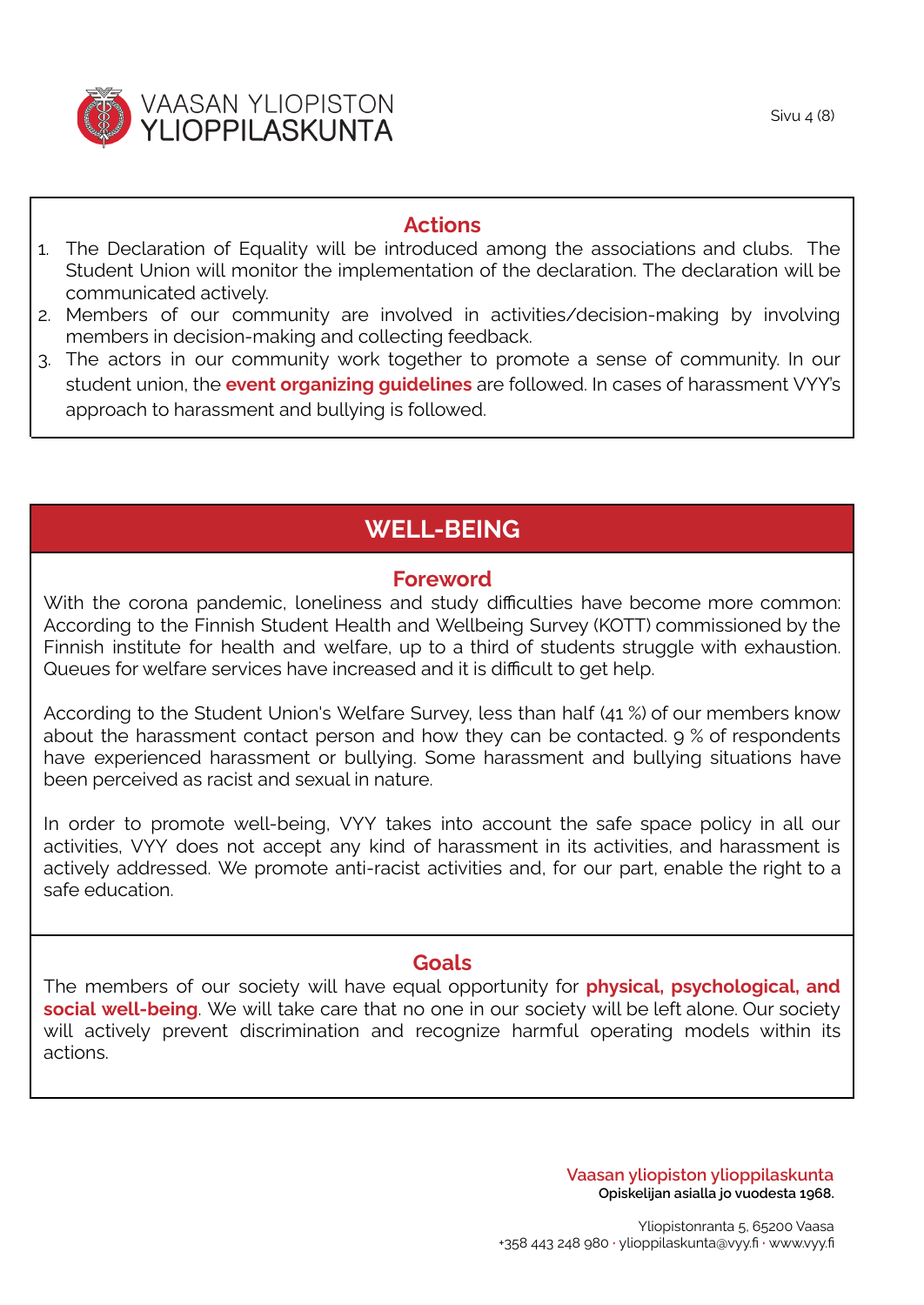

In our Student Union, everyone must feel safe at events as well as other activities. Harassment is prevented and talking about and highlighting problems is easy.

In the cases of harassment, VYY's instructions for dealing with harassment situations are followed by members of the student union, anti-bullying persons, and the harassment contact person. The Student Union provides an anonymous reporting form through which cases of harassment can be reported and advice can be sought.

The members of our community are aware of the available support and services in connection with studies and life around them.

**The well-being services provided by the university and the student union are of high quality and access to them is barrier-free and accessible** to all members of the community.

#### **Actions**

- <span id="page-4-0"></span>1. The quality of well-being services is ensured by mapping the needs of our community, for example through surveys, and doing advocacy work on services based on the surveys.
- 2. Information on well-being services will be increased and developed.
- 3. Participating in events and peer support groups in our community alone is easy. We enable diverse participation.
- 4. We train anti-bullying persons who, through their actions, will contribute to the implementation of and adherence to this declaration in our community.
- 5. We develop the policy of safe space and based on them our members feel that our community is a safe place to be and participate as themselves without fear of discrimination, bullying, or harassment.

## **ACCESSIBILITY**

#### **Foreword**

<span id="page-4-2"></span><span id="page-4-1"></span>Accessibility is a multidimensional concept, that can refer to the barrier-free accessibility of physical spaces as well as accessibility of online spaces. VYY recognizes two forms of accessibility, which are physical accessibility and mental accessibility, which means, for example, a sense of belonging to the community as one is, without fear of discrimination.

In our student union, accessibility is examined from the perspective of teaching, communication, digital services, and facilities. In order to promote accessibility, VYY works to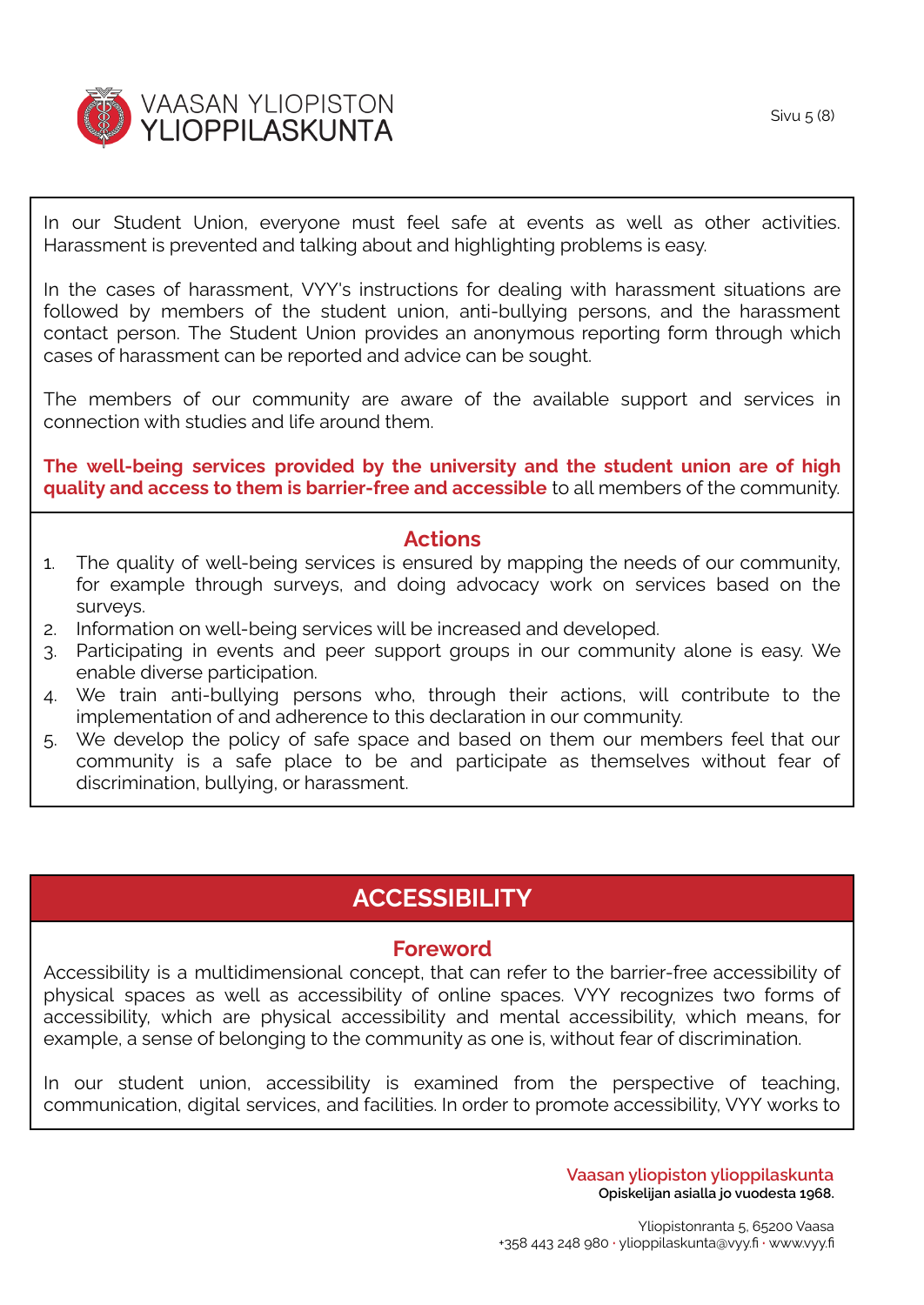

ensure that all our members have equal opportunities to receive quality education and participate in the activities of the Student Union, regardless of their limitations. One way to implement teaching is high-quality hybrid teaching.

In addition, communication should be accessible to all, whether or not they use social media. In the campus project, VYY also contributes to making the university's facilities as accessible and accessible as possible. In its own activities, the Student Union strives to provide facilities that are as accessible as possible to all members of our community.

#### **Goals**

<span id="page-5-0"></span>Members of our community may have visible, invisible, physical, mental, or psychical constraints. **Everyone's constraints must be taken into account** in all our community's actions and plans.

**The associations among our community are aware of the accessibility of their operations** and prepared to act to improve it. Members of our community should have an opportunity to participate regardless of their inner or outer qualities

Our communication is honest and accessible reflecting the **diversity of our community.** We take different language groups into account by also implementing communication in English, which is better understood internationally. In our communications, we take into account that not everyone uses social media, and we also offer access to information through other means, such as a newsletter that can be subscribed to by e-mail.

All members of our community have an equal opportunity to participate and be heard.

#### **Actions**

- <span id="page-5-1"></span>1. We train members on the safe space policy and to recognize their own privileges. Through our own activities, we ensure that everyone can openly express their opinions and views on matters with respect for others.
- 2. The events within the student union are accessible and free from harassment and follow the safe space policy. In the event descriptions, it must be clearly stated whether the event is accessible and the contact details of the harassment contact person and the anti-bullying persons of the event.
- 3. Wherever possible, the facilities used by our community should be accessible. We will ensure that accessibility is taken into account by influencing the campus project.
- 4. Communication is transparent, taking into account the diversity of our community. Communication is accessible and multi-channel.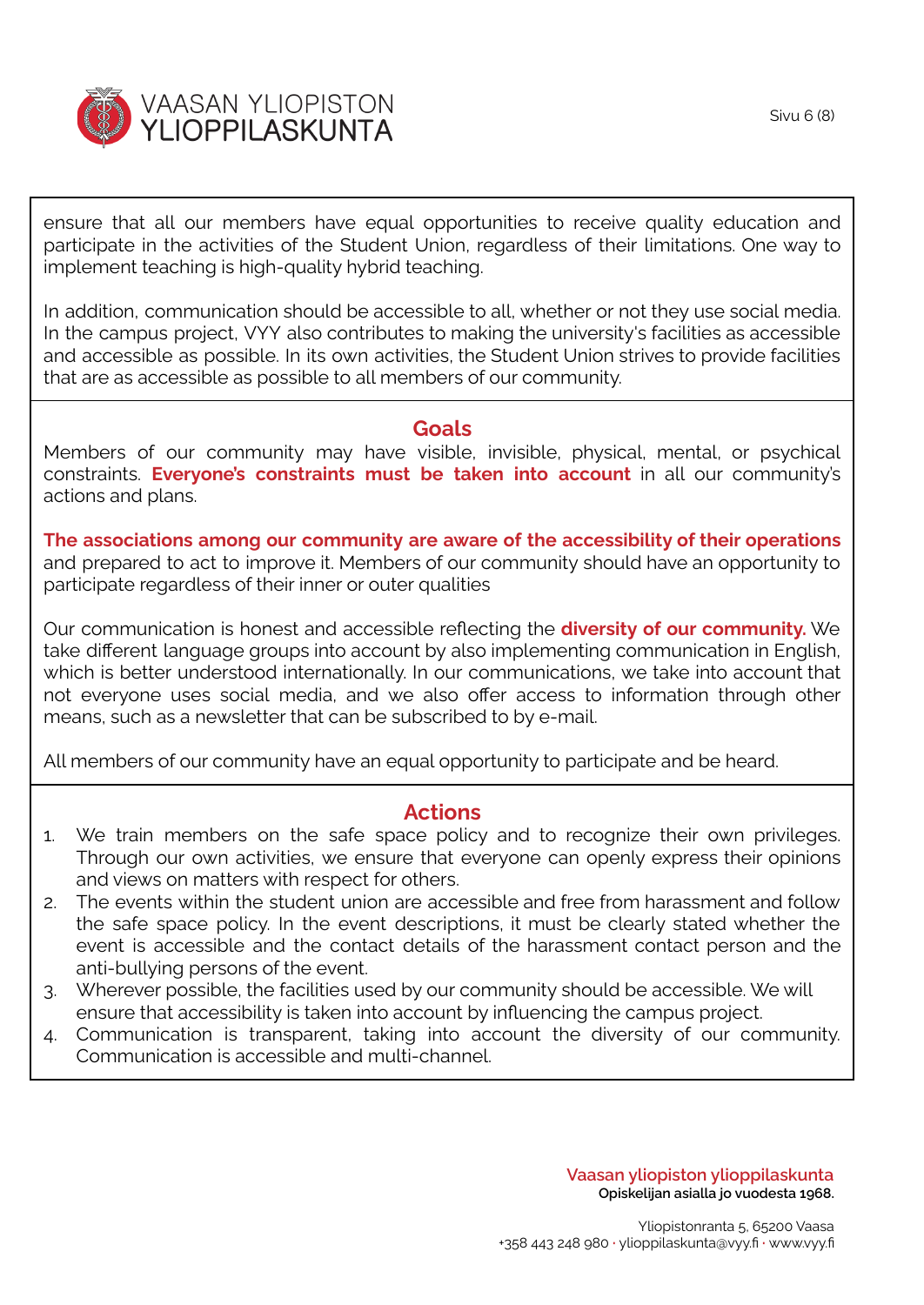

# **TERMINOLOGY**

TERM: explanation, description

- <span id="page-6-0"></span>**Accessibility** - Can be divided into physical accessibility and immaterial accessibility.
- **Physical accessibility** Physical accessibility means taking into account the diversity of people in the design, implementation, and maintenance of the built environment. In short, therefore, physical accessibility means the accessibility of the physical world.
- **Immaterial accessibility** Immaterial accessibility usually refers to a physically intangible environment, such as digital documents, websites, services, and attitudes. The starting point for the activities to be achieved is that solutions are made that are suitable for everyone so that the utilization of services and participation in activities are equal.
- **● Mental accessibility** the feeling that you can be part of the community as you are, without fear of discrimination.
- **Safe space** A safe state means that everyone has the freedom to be themselves, to express themselves freely, and to be involved in all activities. In a safe space, all harassment is strictly prohibited. The easiest way to achieve a safe space in practice is to follow the safe space policy.
- **Safe space policy** Practical policies and quidelines on how to act and behave with people in the same state and event so that everyone feels safe and sound, both physically and mentally.
- **Harassment** Harassment is any activity or behavior that is subversive, creating a hostile and unpleasant atmosphere, or threatening a person or group of people. For example physical contact without permission, verbal behavior that is not welcomed, following another, or threatening another.
- **● Anti-bullying person** Persons selected from among the tutors and organizations responsible for monitoring and ensuring that no harassment or other inappropriate use occurs at the events or other activities organized by tutors or organizations. The anti-bullying person can address the harassment that has occurred and direct the victim of the harassment to contact the harassment contact person. Anti-bullying persons are called "hyvis" in Finnish.
- **Harassment contact person** The harassment contact person is a support person you